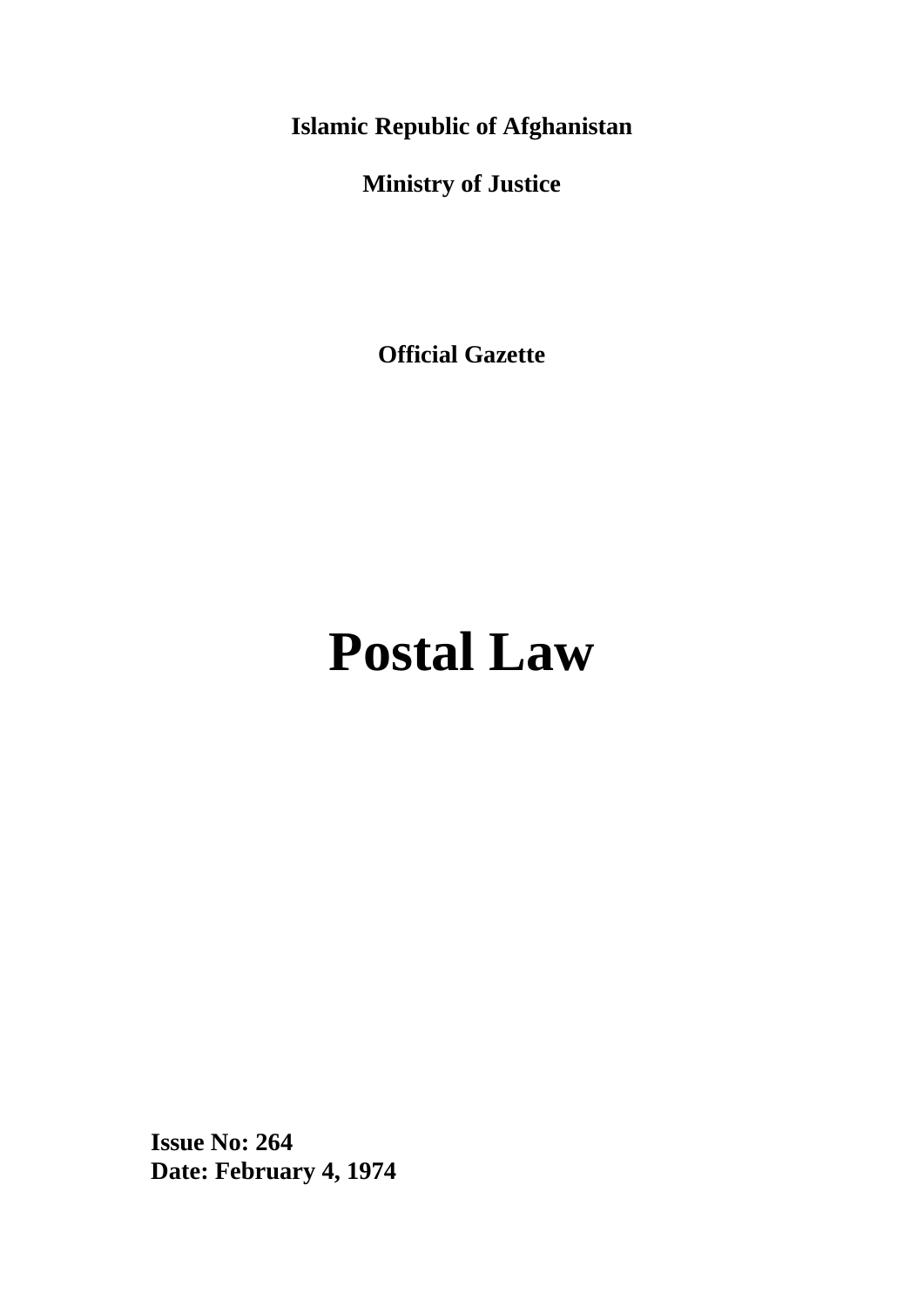#### POSTAL LAW

## 15 Dalwa 1352

## CHAPTER ONE: GENERAL PROVISIONS

- ARTICLE 1: This law shall be enacted in order to regulate affairs relating to postal services.
- ARTICLE 2: Activities relating to postal services shall be the sole function of the government and shall be carried out by the Ministry of Communications.

Other real or legal persons cannot engage in such activities.

- ARTICLE 3: The Ministry of Communications shall organize a special body for the achievement of the said purpose.
- ARTICLE 4: Printing and utilizing postage stamps, post cards, aerogrammes and other special sheets and forms used by post offices, determining the date of publication and the validity term of stamps, post cards, aerogrammes and announcing termination of their validity, establishing new postal services according to internal administrative demands and the requirements of Postal Convention and the related agreements signed by Afghanistan are among the duties of the Ministry of Communications.
- ARTICLE 5: The freedom and secrecy of communications are inviolable. This inviolability includes offices, bags, mailboxes, post boxes as well as other postal means and equipment.
- ARTICLE 6: No one has the right to search and delay postal services except by the order of a competent court. In exceptional and urgent cases in which the lapse of time creates the danger of losing the result and the truth, the Saranwal (Public Prosecutor) ad other judicial officers can search communications on their own responsibility without the prior permission of the court, but they are bound to obtain, after the search, the decision of the court of competent jurisdiction within three days.
- ARTICLE 7: Under the following circumstances postal services can be searched without the prior permission of the court subject to Article 6 of this law:
	- a. On the existence of dangers to internal (national) or international security of the State.
	- b. On the existence of dangers to the economic situation and State affairs.
	- c. On the existence of threats to physical integrity and lives of persons.

## CHAPTER TWO: TYPESOF MAIL

ARTICLE 8: Types of mails that shall be received, exchange and distributed by post offices are follows:

- a) Private letters, which are mail containing messenger or personal affairs.
- b) Official letters meaning mail of official contents.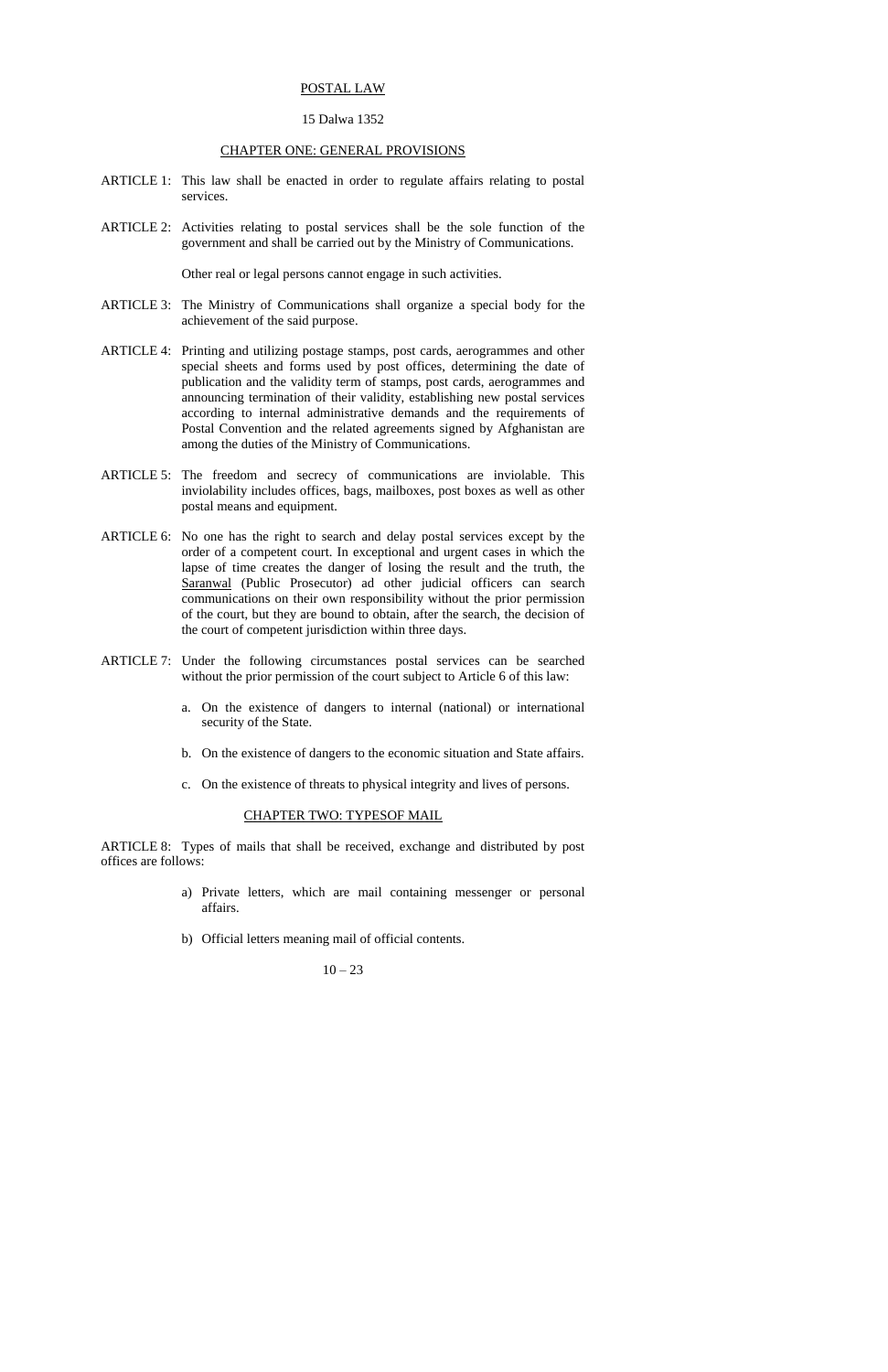- c. Service letters or the letters exchanged between post offices.
- d. Post cards in the form of a thick paper or card with personal contents and mailed unsealed.
- e. Printed or published material which on the face of the paper or on some material resembling paper obtained by various machines on which the number of editions appear as a distinctive mark.
- f. Merchandise samples or mails containing commodities without XXXX objective or value shall not be subject to the payment of customs XXXX charges.
- g. Parcels or packages containing articles and commodities of value. Such XXXX shall be subject to the payment XXXX customs clearance charges in accordance with domestic laws and regulations in tariffs and the provisions of international conventions and agreements that have been signed by Afghanistan.
- ARTICLE 9: Mils set forth in paragraph (e), (f) and (g) of Article 8 shall be packed in a manner enabling the post XXXX to easily inspect their contents.

# CHAPTER THREE: POSTAL SERVICE CHARGES

- ARTICLE 10: Changes for internal postal services shall be determined by regulations subject to the XXXX of services, expenditures, weights and dimensions, mode of mailing (registered or ordinary) and means of transportation (overhead or through the air).
- ARTICLE 11: Charges of international postage services shall be collected in accordance with XXXX of international agreements signed by Afghanistan.
- ARTICLE 12: Changes of postal services shall be collected prior to the receipt and exchange thereof in one of the following forms:
	- a. By XXXX stamps.
	- b. By printing stamps picture on the envelope.
	- c. By the use of special seals or stamps.
	- d. By XXXX special sheets of the charging machines.

# CHAPTER FOUR: DUTIES OF THE POSTAL ADMINISTRATION

- ARTICLE 13: The Postal Administration; in order to accommodate the facilities relating to postal services, shall establish post office in different parts of the country.
- ARTICLE 14: Post offices by no means can be accountable vis-à-vis the sender of the receiver for the loss, damage, and delay of transportation of ordinary (regular) mail.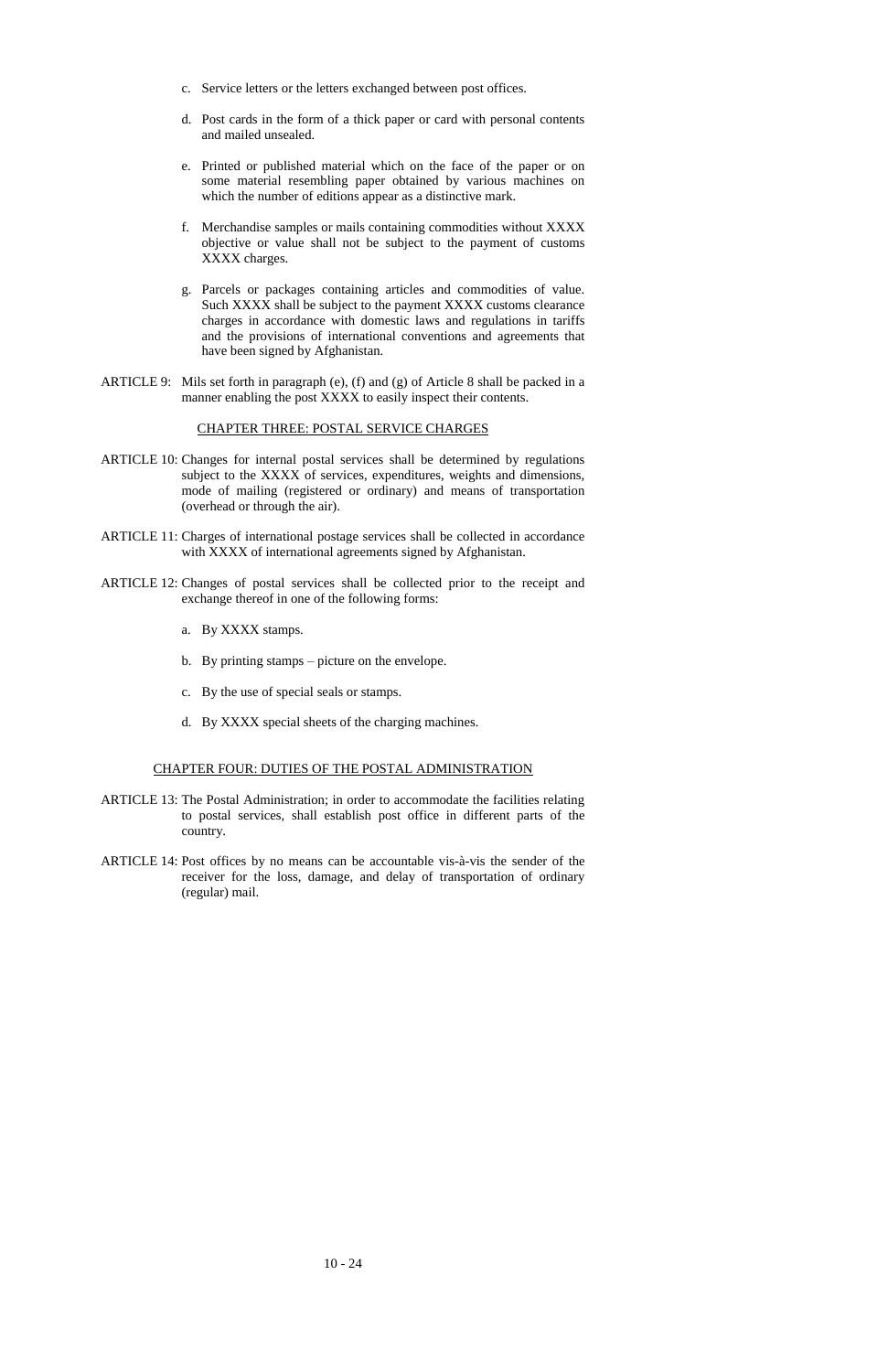ARTICLE 15: Post offices for losses or registered mails XXXX pay a XXXX according to the tariffs schedule as indemnity to the sender. Contents of such mails in no way affect determination of the sum to be reimbursed.

> Delay and damage of the aforestated mail does not crests any responsibility to the post office.

> The sender shall be bound to refer to the original post office within six months to follow his mail up, otherwise overdue referrals cannot be considered.

ARTICLE 16: Responsibility of post offices with respect to registered mails ends with the mail has been delivered to addressee and a receipt has been obtained to that effect.

Responsibility of post offices shall also and under force majeure.

ARTICLE 17: Should the mail not be delivered because of the ambiguity of the address, it shall be returned to the sender by the post office.

> If the delivery has been postponed as a result of the addressee's absence, the mail shall be served to the addressee after 15 days once again; and in the event of the addressee's absence, the mail shall be returned to the sender.

> When the sender's address of the non-delivered mail by unclear, the mail shall be kept by the post office among other mails of unknown parties.

ARTICLE 18: Mails not distributed because of unavailability of the addressee or the unclarity of the ender and addressee's address shall be kept by the original office for one year.

> If the sender or addressee referred within the year, the mail shall be delivered to him; otherwise, the mail shall be sent to the Ministry of Communications and shall be opened by a committee designated on behalf of the Minister of Communications. If the sender or addressee's address becomes known from the contents, the mail shall be delivered to him; otherwise, it shall be destroyed in the presence of the said committee.

> Should the mail relating to unknown parties contain precious things, it shall be submitted to the State treasury.

ARTICLE 19: Mails distributed in the form of Poste Rectante, shall be kept for the addressee for two months. When the addressee does not refer to the post office within two months, the mail shall be returned to the sender. Charges of the distribution of Poste Rectante shall be collected in accordance with regulations.

> In the event of unclarity of the sender's address, the mail shall be dealt with as set forth in Article 17 of this law.

ARTICLE 20: On finding a registered mail for which a sum of money has been paid to the sender according to the tariffs schedule, the post office immediately informs the sender.

> The sender shall be bound to return the sum of money received as reparation and receive the mail within a month.

> If the sender does not refer to the post office, the same measures shall be taken with respect to the addressee. However, if the addressee, too, does

not refer, the mail shall be recognized as the property of the post office.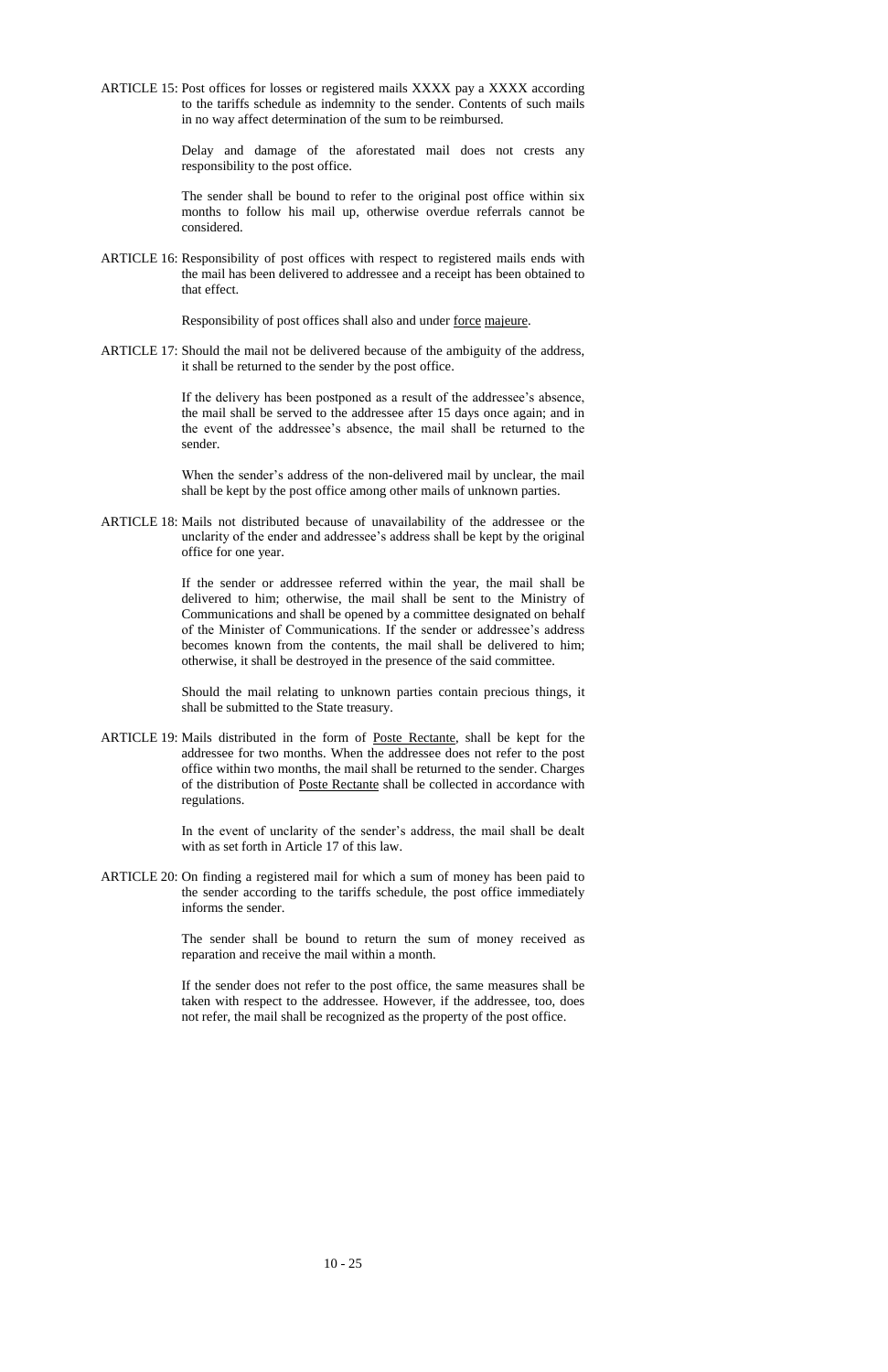ARTICLE 21: When sending mails abroad, the post offices can ask the sender to let the mail be controlled by the respective customs office and obtain permission for its sending.

> Likewise, post offices shall be permitted to send the in-coming mail from abroad for customs regulations applications to the related customs offices.

## CHAPTER FIVE: PARCEL POST

ARTICLE 23: Parcel Post shall be accepted within the country subject to provisions of this chapter.

> Foreign parcels shall be received, exchanged, and distributed in accordance with the provisions of the Parcels Agreement signed by Afghanistan.

- ARTICLE 24: Weights, dimensions and rates of mailing parcels shall be determined by regulations.
- ARTICLE 25: Mailing prohibitions provided in Article XXXX of chapter Six of this law shall also apply on mailing parcels.

Should letters or post cards be sent within parcel post, subject to the tariffs of letters and post cards, charges of letters and parcels shall be collected therefore.

However, if in place of the contents of parcel post, letters or post cards be mailed inside the parcels, charges shall be collected as those of letters and cards.

ARTICLE 26: Affairs and provided in this chapter shall be settled according to the provisions of the Regulations on Parcel Post.

# CHAPTER SIX: POSTAL PROHIBITIONS

ARTICLE 27: It is not permissible to exchange the following items by postal services:

- a. Explosive, fissionable and inflammable material.
- b. Materials whose distribution and transport is likely to create danger.
- c. Matters which their transport infiltrate, adulterate or damage other mails.
- d. Materials repugnant to public decency and public morals.
- e. Matters whose keeping (or maintenance), supply, sale, use, production and exportation shall be prohibited.
- f. Other things whose mailing be prohibited by the government.
- g. Gold, silver and precious stones.
- ARTICLE 28: On mailing prohibited substances, the post offices are not bound to distribute the mail, and sender's right of inquiry and questioning for the mail shall not be honored. Accordingly, in case of inflicting damages to other mails, the inflicted harm shall be recompensed by the sender.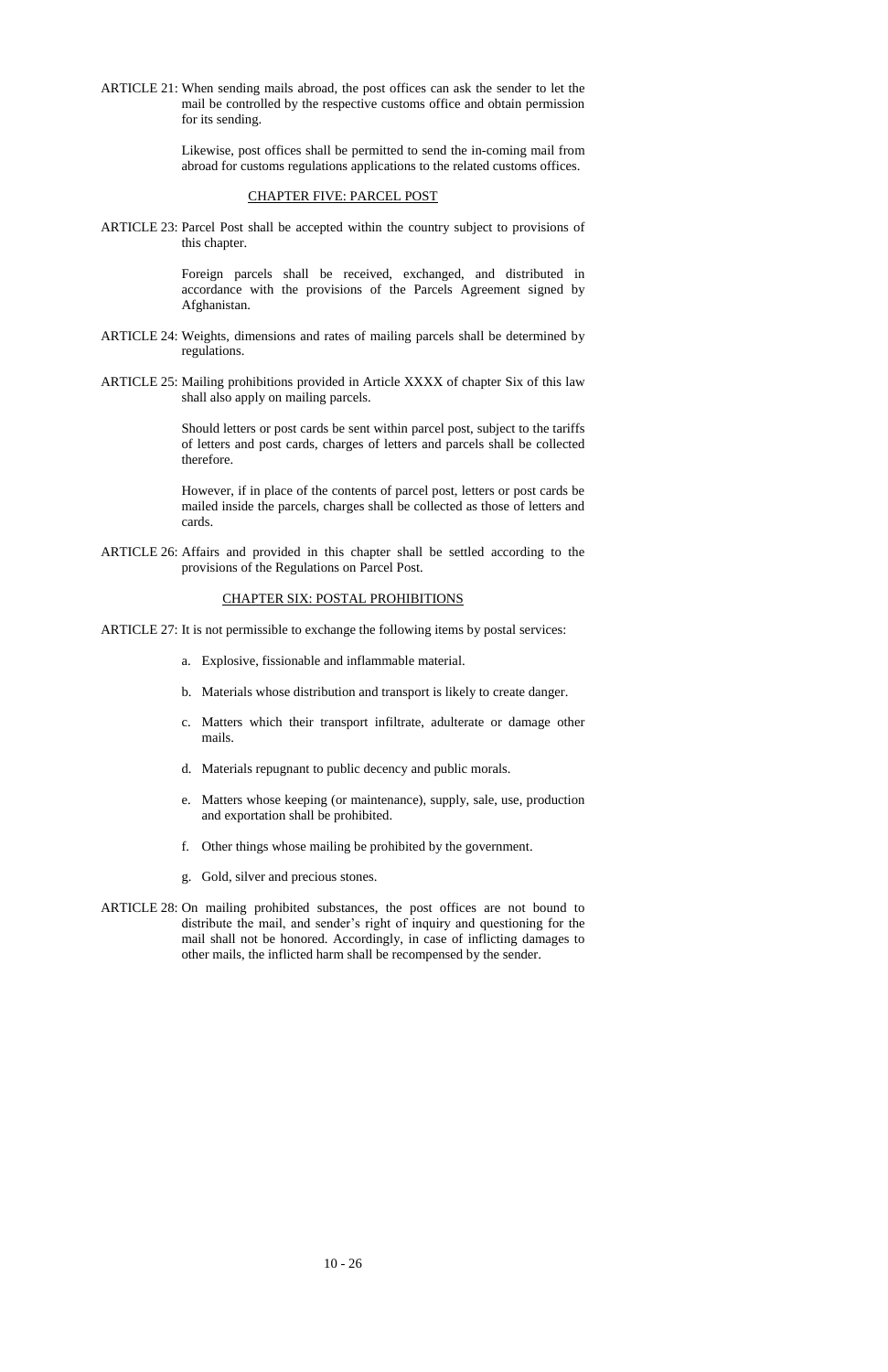ARTICLE 29: When the materials XXXX XXXX XXXX XXXX XXXX XXXX law be discovered after XXXX to post offices XXXX XXXX XXXX XXXX addition to punishing the sender, the said items shall be regarded as products of crime and confiscated on court orders.

> When the materials are from amongst the matters set forth in paragraphs (a), (b) and (c) of the said Article, the sender in addition to punishment, on the occurrence of danger or damage, shall also be liable to compensate for the damage caused.

# CHAPTER SEVEN: PENAL PROVISIONS

- ARTICLE 30: Post officers in the event of violations of XXXX and neglect of their obligations, in addition to application of the disciplinary provisions set forth in the Civil Servants Law, shall be punished according to provisions made in this chapter.
- ARTICLE 31: A post officer who, for his personal information or notifying someone else, discloses XXXX of communications not permitted by law, or opens or studies such communications, shall be subject to imprisonment from three months to one year.
- ARTICLE 32: Should the post officer deliberately destroy letters and documents or other mails, he shall be subject to provisions of the Penal Law for Crimes of Civil Servants and Crimes Against Public Welfare and Security.<sup>2</sup>
- ARTICLE 33: If a parcel or a small package distributable through customs offices be delivered to the addressee directly by-passing the customs channel, at first, the responsible official in addition to warning shall be bound to pay the charge of advice of delivery and the customs duty; and if repeated, in addition to the foregoing penalties, shall also be subjected to from one month to six months forfeiture of service term.

Postal officials who receive a parcel or a small package in defiance of customs procedures shall be subject to the same provisions.

- ARTICLE 34: Should the officer in charge of a post window fail to attach post stamps according to the tariffs schedule on mails or enveloped mail letters, or parcels, he shall be, at first, bound to pay twice the deficit sum, and shall be warned therefore. If the violations be repeated, he shall be subject to a salary forfeiture of from three to fifteen days.
- ARTICLE 35: a. If post officers attach annulled postage stamps on mails and parcels, such deed shall be recognized as embezzlement and the perpetrators shall be sentenced in accordance with the provisions of the Penal Law for Crimes of Civil Servants and Crimes Against Public Welfare and Security.
	- b. Should the post officers use discarded postage stamps over mails and parcels, if they had been informed of discarding the stamps, they shall be fined from one hundred to five hundred Afghanis (Afs. 100-500).

\_

<sup>1</sup>Law of 19 Hoot 1349.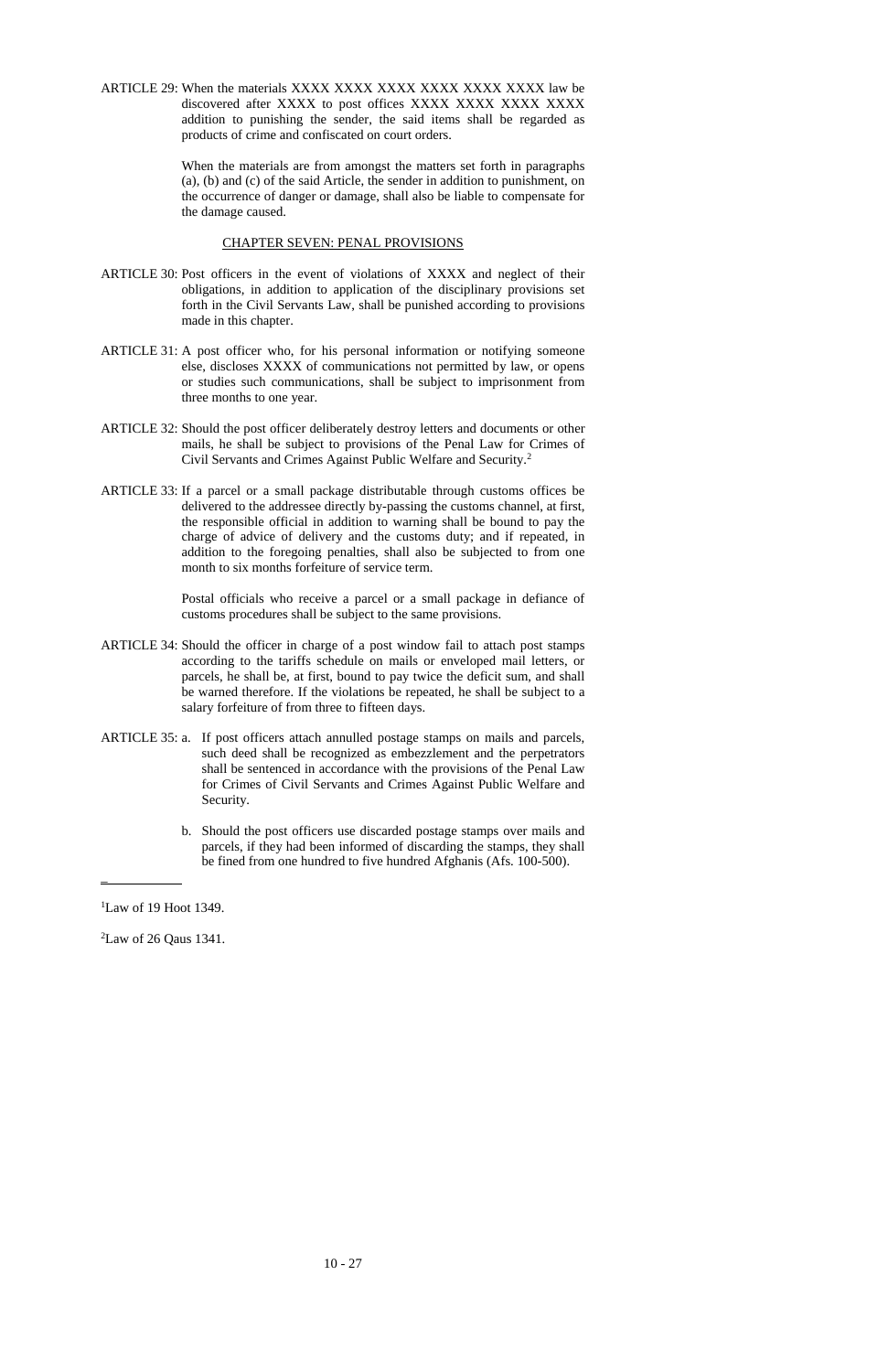ARTICLE 36: When on the complaint of clientele or as a result of supervision it is XXXX covered that the officers in charge of mail windows have collected more than the postage determined but no difference appears between the duplicate, the receipt and the attached stamps, this deed shall be deemed as an administrative negligence and the extra amount shall be collected from the window officer and repaid to the clients, and additionally, the said official shall be warned therefore. On repeat offenses, the officer in charge shall be subject to salary forfeiture from one to fifteen days.

> However, if the window officers performances disclose that differences exist between the amount entered in the original document and the duplicate, since the action signifies overpayment and personal benefit to the officer, he shall be sentenced as an embezzler.

- ARTICLE 37: When the window officers do not fix (attach) postage stamps on mails in conformity with the tariffs schedule, if it is proven that postage has been collected in accordance with the tariffs schedule, such deed shall be deemed embezzlement and the perpetrator shall be punished as an embezzler.
- ARTICLE 38; Personal use of service letters shall be regarded as embezzlement and the perpetrator shall be subject to punishment provided for embezzlement.
- ARTICLE 39: Real or legal persons who engage in activities related to postal services shall be fined from five thousand to fifty thousand Afghanis (Afs.5,000- 50,000).
- ARTICLE 40: If a post official by way of negligence and indifference delays private or official mails, parcels, papers, and the related forms or he fails to deliver them to the addressee on time, or fails to distribute and exchange them at the designated time, he shall be given warning for the first incident, and on repeat occasions shall be subject to salary forfeiture from one day to fifteen days. However, if circumstances of the case prove that the postal official has deliberately delayed the exchange and distribution of the mail to the addressee, he shall be subject to the fine of two hundred to one thousand Afghanis (Afs. $200 - 1,000$ ).
- ARTICLE 41: If as the result of carelessness and negligence of postal officials mail gets lost, on the first case, reparation for the mail shall be collected according to domestic and foreign tariffs schedule, and they shall be given warning therefore; and on repeat occasions, in addition to the payment of previously stated reparation, the responsible official shall be subject to from three to fifteen days' salary forfeiture.
- ARTICLE 42: Should the post officials accept items prohibited by Article 27 of this law from clientele in violation of national or international regulations, in addition to compensation originated from transportation, with due consideration of the importance of the matter, the responsible officer shall be subject to from one to fifteen days' salary forfeiture. Prohibited material shall be confiscated by postal officials. Should the prohibited material be from those provided in paragraph (d) of Article 27, the sender shall be prosecuted in accordance with the provisions of the general criminal laws.
- ARTICLE 43: Persons who forge, discarded or current, domestic or foreign, postage stamps, or notwithstanding the knowledge of their falsehood put in use the forged stamps or dispose of them, they shall be punished in accordance with the principles relating to the forgery of official documents provided in the Penal Law for Crimes of Civil Servants and the Crimes Against Public Welfare and Security.